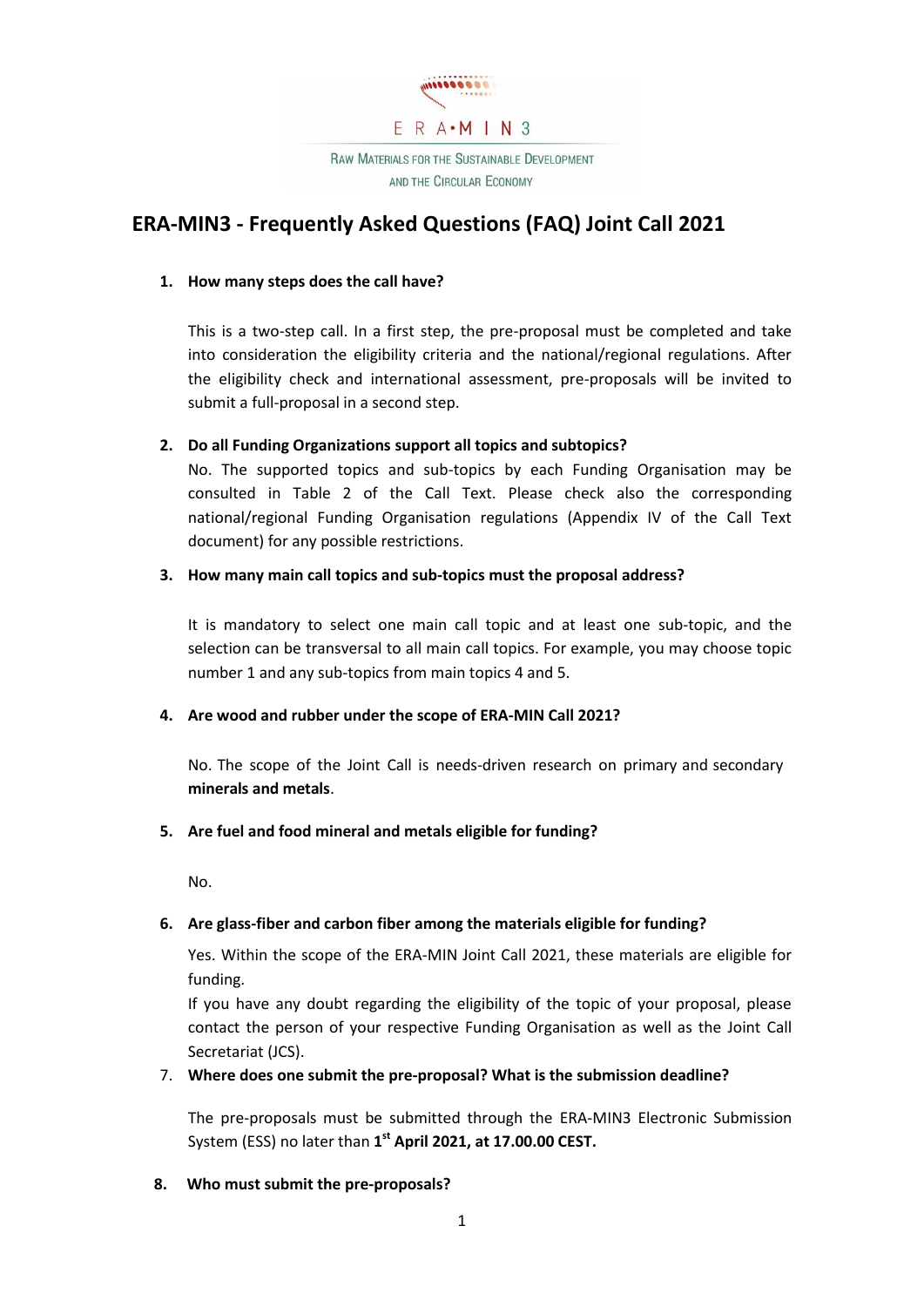

**RAW MATERIALS FOR THE SUSTAINABLE DEVELOPMENT** 

AND THE CIRCULAR ECONOMY

The pre-proposals must be submitted by the lead researcher of the consortium coordinator institution.

## **9. Will an extension of the pre-proposal submission deadline be possible?**

No. The pre-proposals must be submitted no later than  $1<sup>st</sup>$  April 2021 (Thursday), at 17:00:00 CEST (Central European Summer Time). Only when all mandatory fields are completed, the coordinator can click on "Submit" which completes the submission of the application on the ESS.

### **10. Are extra forms or documents necessary to accompany the proposal?**

If required, national/regional submission forms or documents must be submitted directly to the respective Funding Organisation according with their deadlines, or no later than 10 working days after the proposal submission deadline.

# **11. How many and which countries must take part in the consortium for the proposal to**

### **be considered eligible?**

The consortium must be composed of, at least, three (3) independent legal entities eligible and requesting funding from the participating Funding Organisations of, at least, three (3) different countries where, at least, two (2) countries are EU Member States named in this Call or Turkey (EU Associated Country).

Please note that independent legal entities from participating Funding Organisations that are not EU Member States, namely Canada (Québec) and South Africa are encouraged to participate in eligible consortia.

# **12. How can a potential coordinator/applicant find consortium partners?**

To find potential partners to build a consortium, ERA-MIN3 offers a partnering tool to help you to find cooperation possibilities within the ERA-MIN Joint Calls. It can be used in the following ways:

- Post a Partner Offer/Request
- Search List of Partner Offers/Requests posted by others

This tool is available at[: https://www.submission-era-min.eu/partner-search](https://www.submission-era-min.eu/partner-search) The Partner search service launched by the European Commission is also available [here.](https://ec.europa.eu/research/participants/portal/desktop/en/organisations/partner_search.html)

EEN (Enterprise Europe Network) offers a general partner search tool available [here.](http://een.ec.europa.eu/tools/services/SearchCenter/Search/ProfileSimpleSearch?shid=32db25cb-726f-43b0-8b5f-7742d0935799) You may also use the [ERA-MIN Joint Call LinkedIn Group.](https://www.linkedin.com/in/era-min-2-joint-calls-102ba271/)

# **13. What kind of organisations can participate in the call?**

The following type or organisations are eligible for funding in a consortium: University, Public Research Organisation, Private Research Organisation, Small and Medium Enterprises, Large Enterprises, Non-profit organisation, public authorities, consultancy, and others.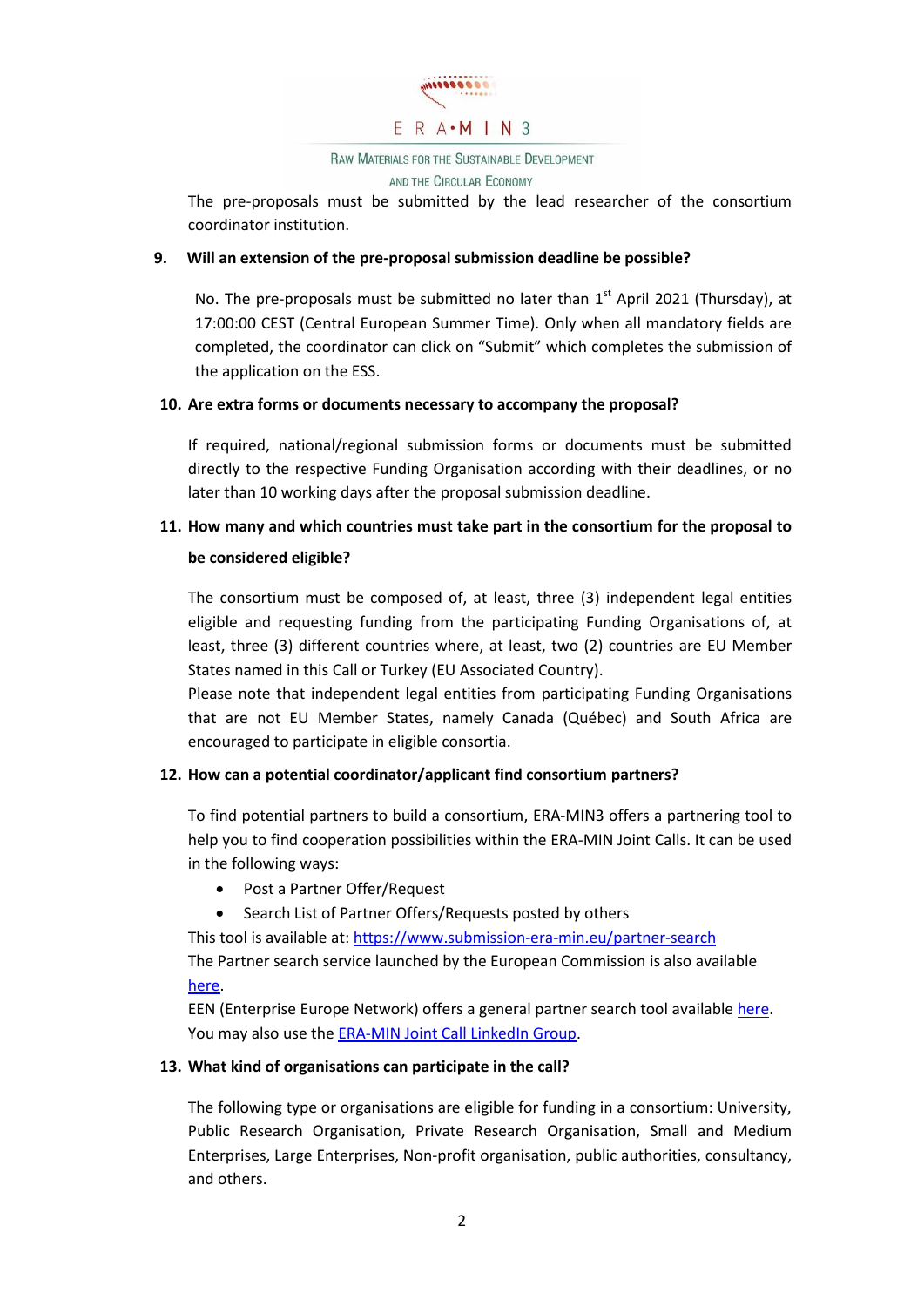

# RAW MATERIALS FOR THE SUSTAINABLE DEVELOPMENT

AND THE CIRCULAR ECONOMY

Large, medium and small-size companies are particularly encouraged to apply.

Please check Table 3 and Appendix IV of Call Text to become aware of the eligible organisations for funding by the participating funding organisations.

### **14. What are the eligibility criteria for the applicants' organisations?**

The lead researcher representing the consortium coordinator institution must be eligible and requesting funding, as well as, be established in a country/region participating in the ERA-MIN Joint Call 2021.

A Lead Researcher can only submit one proposal as the consortium coordinator and can join other proposals as consortium partner.

Each applicant requesting funding must comply with the national/regional funding criteria and regulations of their respective Funding Organisation to ensure the eligibility of the consortium proposal (see Appendix IV of the Call Text document).

Researchers from the participating Funding Organisations or of the Scientific Evaluation Board (SEB) cannot apply to this Call.<sup>1</sup>

### **15. How many Curriculum Vitae can be uploaded by each organisation?**

Each coordinator/partner organisation must submit a Curriculum Vitae (CV) for the lead researcher. Additionally, up to 2 (two) CVs of key personnel within the organisation may be submitted.

The names of the key personnel (maximum 3) whose Curriculum Vitae will be annexed should be written in the partner profile on the Electronic Submission System (ESS) under the section "tasks".

No more than 6 pages CV document as pdf (maximum 2 Mb) can be uploaded.

### **16. How many pages can the Curriculum Vitae of researchers have?**

1

The maximum number of pages allowed for each Curriculum Vitae is two (2); the ERA-MIN template provided must be used and uploaded on the ESS by each partner.

# **17. Which documentation is mandatory as annexes of the pre-proposal and fullproposal?**

The following documentation must be uploaded on the ESS for eligibility purposes:

 $^{1}$  As an exception Forschungszentrum Jülich GmbH (JÜLICH) is eligible to apply since measures were already established to avoid any possible conflict of interest with Project Management Jülich as a beneficiary of ERA-MIN3, which is a largely independent unit within the research centre Forschungszentrum Jülich GmbH (JÜLICH).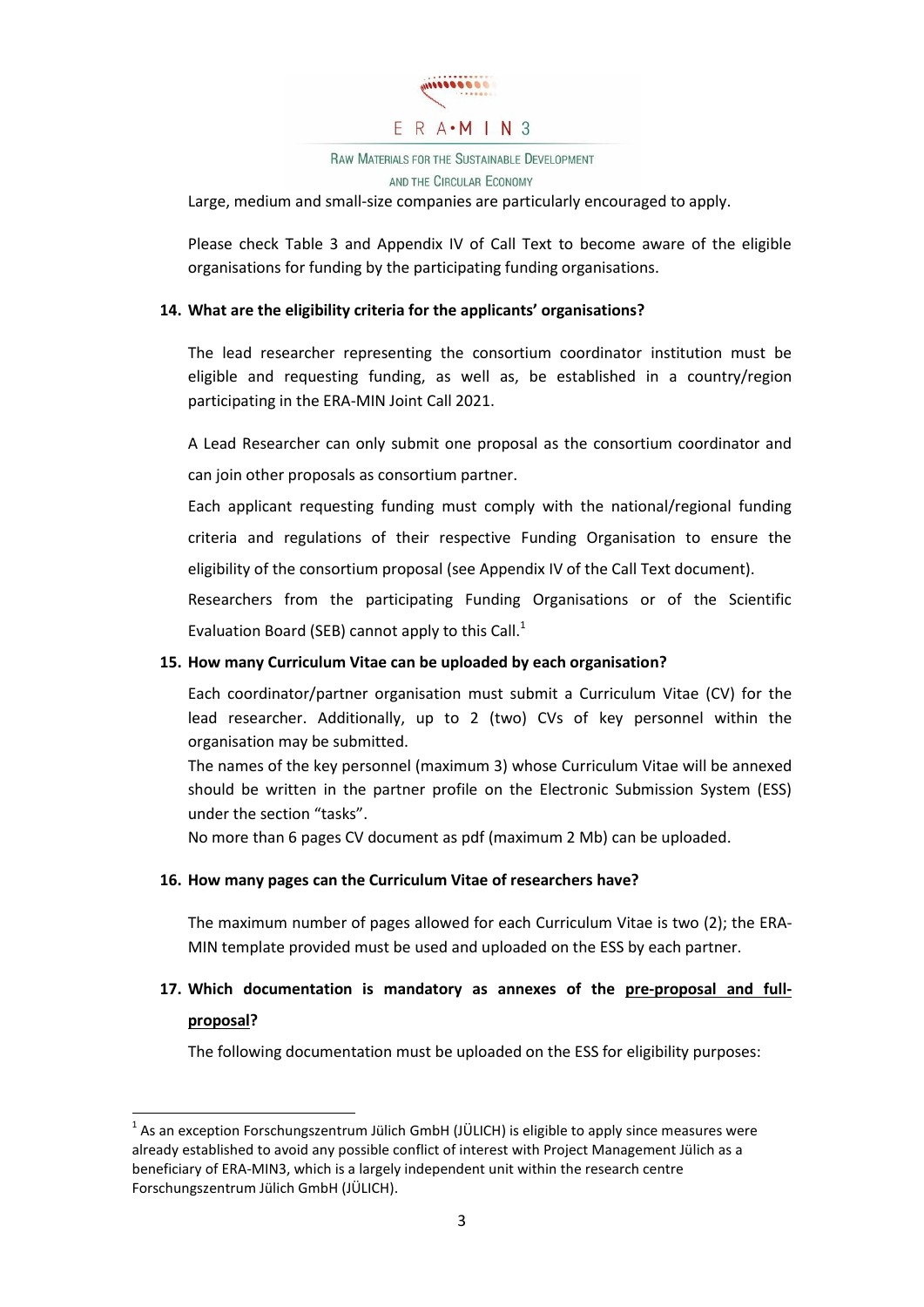

### **RAW MATERIALS FOR THE SUSTAINABLE DEVELOPMENT** AND THE CIRCULAR ECONOMY

- Curriculum Vitae of the lead researcher and up to two key personnel for each applicant organisations;

- Form A – Technical Description of the pre-proposal and for the full-proposal;

- Form B - Statement of Commitment, duly filled and signed by the lead researcher **or** the legal representative of the applicant organisation that is requesting funding;

- If applicable, Form C - Declaration of own funding, duly filled and signed by the lead researcher **or** the legal representative of the partner organisation that is not requesting any funding and participates only with own contribution.

- Table on Ethic issues only for full-proposal.

# **18. Do all fields in the proposal technical description (Form A) must be filled?**

Yes. This is an eligibility criterion.

### **19. Do all fields on the ESS must be filled?**

Yes. This is an eligibility criterion, the ESS will not validate the proposal if a field is not filled or missing a document, without this validation the ESS will not allow the submission of the proposal.

# **20. In which section(s) of the proposal the Technology Readiness Level (TRL) should be mentioned?**

The H2020 definitions of TRL are available in Appendix II of the Call Text.

The start and target TRL for each partner activities in the project should be indicated in the partner profile at section "TRL".

The start and target TRL for the project should be indicated in section 1.3 of both preproposal and full-proposal technical description.

Additionally, the start and target TRL for each activity and partner should be indicated in the table Work package/task description.

# **21. What are the types of activities allowed in the description of the task /Work Package (table)?**

In the table Work Package/tasks, the type of activities for each Work package must be described. The options are: BR (Fundamental/Basic Research); AR (Industrial/Applied Research); ED (Experimental development); MGT (Management) or OTH (Other).

See the **Guide for proposal submission** for more details.

# **22. How many images/tables can be used in the proposal?**

There is no maximum number of images/tables. Its use is allowed in any section of the Proposal Technical Description (Form A) which cannot exceed 6 and 30 pages including all images/tables, for pre-proposal and full-proposal respectively.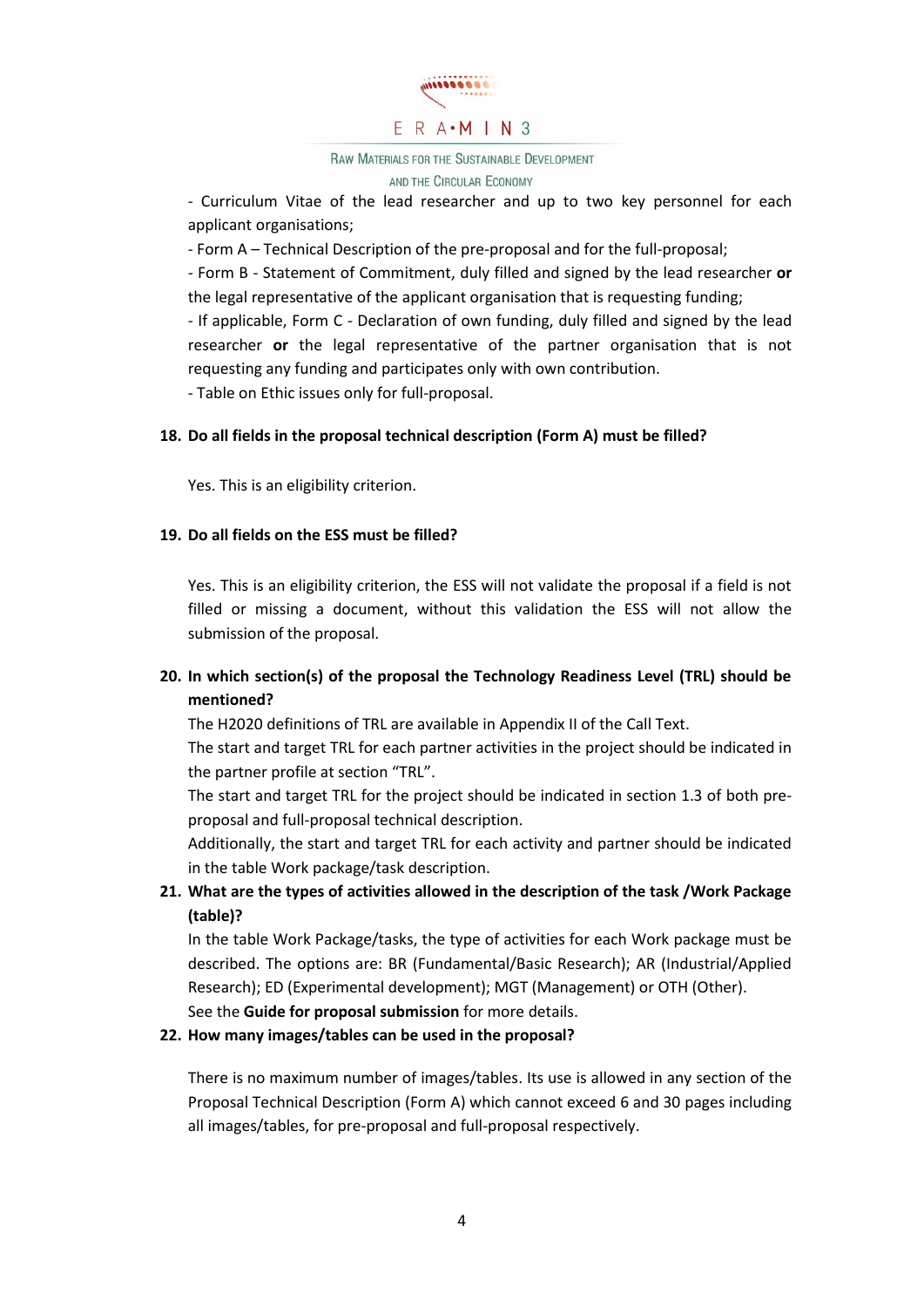

**RAW MATERIALS FOR THE SUSTAINABLE DEVELOPMENT** AND THE CIRCULAR ECONOMY

#### **23. Does the coordinator need to upload a Gantt Chart in the full-proposal?**

Yes. The Gantt Chart must be created using the Excel file created for this purpose and copy it to the end of section 3 of the Proposal Technical Description (Form A) of fullproposal.

### **24. Is the Ethics table mandatory in the full-proposal?**

Yes. H2020 "Ethics issues table" that must be filled in with "yes" or "no", is mandatory. Applicants should always describe any relevant ethical aspects in their research plans. If a research permit or a statement by an ethics committee is required for the implementation of the project, applicants shall provide information on the permits or permit proposals. In case ethical issues apply, applicants mark respective issues in the table and indicate the section number of the proposal.

The table is included in the Form A Word file template.

### **25. Is a copy of the Consortium Agreement mandatory in the proposal?**

No. In the section 2.4 of the proposal a brief description of the consortium agreement principles, such as: partners' rights and duties, conflict solving position with regards to intellectual property rights management should be described after agreement between consortium partners.

**26. What is the maximum size of the pdf for the Form A - Proposal Technical Description?**

The maximum size of the pdf is 10Mb. The ESS only allows the upload of documents in pdf.

**27. Do I need to provide the total person-months for each consortium coordinator/partner?**

Yes. It is compulsory to complete the table of person-months (section 3 of Form A) with the total person-months for each partner, including the coordinator.

The data provided on this table will be used to assess the eligibility criterium on consortium balance. Should be the same data provided and justified in **financial comments** on the ESS.

### **28. Will a selected project receive funding from ERA-MIN3?**

No. Each beneficiary in a proposal selected for funding will be funded by the Funding Organisation of their own country/region.

Applicants must comply with their respective national/regional rules and eligibility criteria of their respective Funding Organisations.

Applicants are encouraged to read carefully the National/Regional Funding Regulations (Appendix IV of the Call Text).